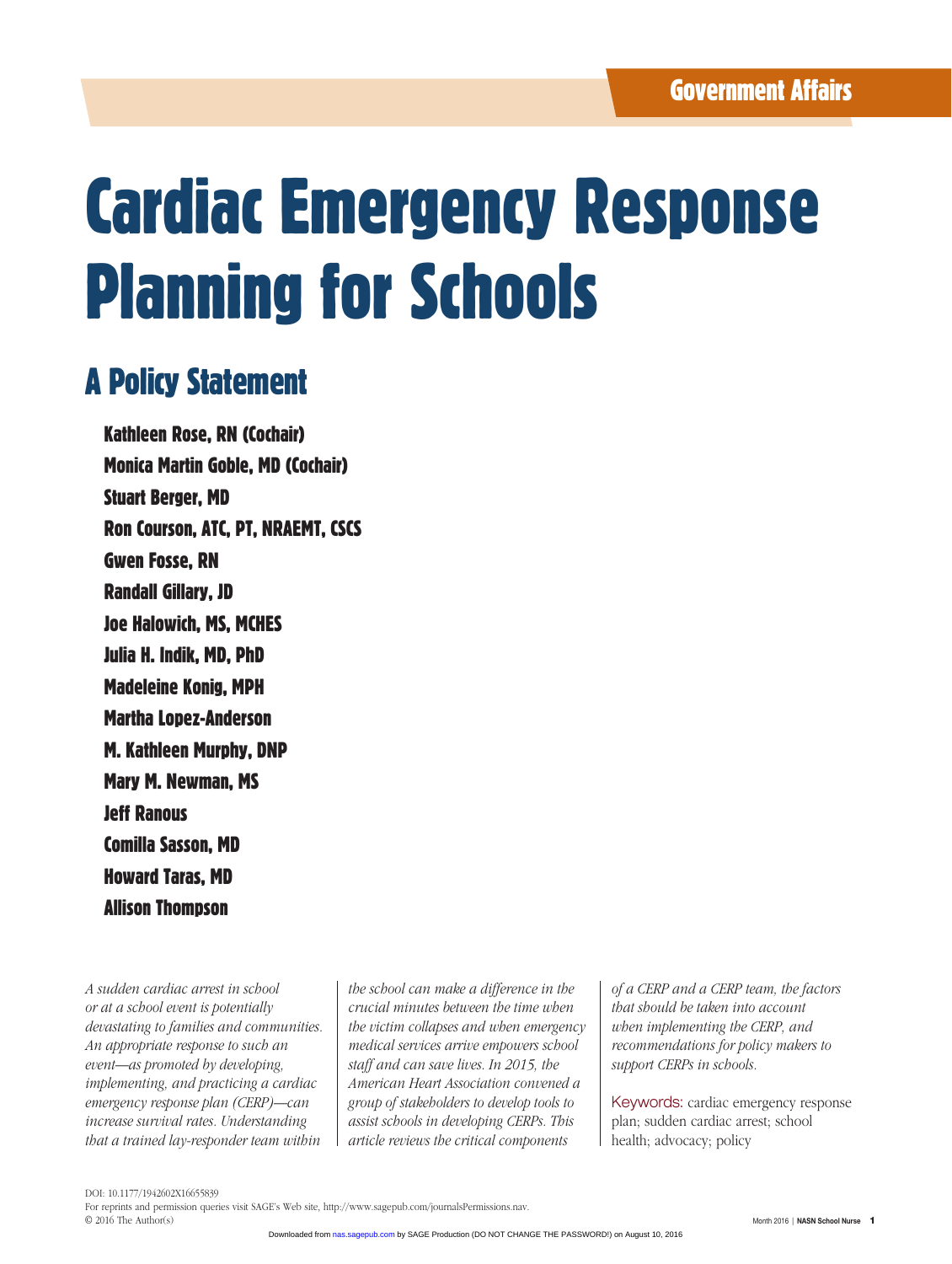dical emergency response plans<br>are designed to enhance safety for students, staff, and visitors at are designed to enhance safety for students, staff, and visitors at schools. To be effective, these plans need to be coordinated and practiced. Although a school's primary mission is education, mandates typically require drills to prepare for fires, earthquakes, and other potential mass-casualty incidents (U.S. Department of Education, 2013). Beyond preparing for schoolwide emergencies, schools are expected to provide lifesaving responses to individual medical crises, such as a sudden cardiac arrest (SCA). One way to successfully maintain a cardiac emergency response plan (CERP) is to have a clear and concise district policy that is reviewed annually (Doyle, 2013). The CERP should be regularly reviewed for consistency with federal, state, and local laws; nursing practice standards; and established safety practices.

This article presents a national model that encourages schools to develop, implement, practice, and evaluate a CERP. It also addresses legal considerations and special circumstances involving students and school use, and it makes policy recommendations to further the adoption and implementation of CERPs. The goal of the CERP is to increase the chances of survival following a SCA and to decrease the incidence of sudden cardiac death. Designed to be a stand-alone document or a part of the school's existing medical emergency response plan, the CERP can be used by school personnel and health care providers, as well as by those involved in school-based legislative and advocacy efforts related to SCA preparedness. Documents needed to implement the CERP can be found at [www.heart.org/cerp.](www.heart.org/cerp)

Focused on SCA, this article seeks to address various groups within a school that may be involved in SCA preparedness planning. School administrators are responsible for managing school facilities and operations in a safe and efficient manner. Their charge should include development and placement of the CERP within a school improvement plan and designation of a responsive and

effective cardiac emergency response team. A registered school nurse often leads the school's health services team. To ensure an optimal response to a SCA, the school nurse assigned to the school or school district should be included in CERP planning and implementation (American Nurses Association & National Association of School Nurses, 2011). In addition, school nurses are often tasked with training, monitoring, and supervising unlicensed assistive personnel within the school (Bobo, 2015), which could include members of the cardiac emergency response team. Administrators may begin by requiring current cardiopulmonary resuscitation (CPR) training for all coaches and/or teachers, enabling them to respond or assist appropriately while awaiting the arrival of medical personnel, whether or not an athletic trainer or school nurse is on-site. Parents and community groups often help to initiate and supplement school-based SCA preparedness efforts.

# History and Description of the Issue

On any given day, 63.6 million students and staff are in school settings (U.S. Department of Education, 2015). In 2014 approximately 360,000 people suffered a SCA in community settings (Mozaffarian et al., 2015). This figure includes patients of all ages and refers specifically to nontraumatic SCAs from cardiac causes treated by emergency medical services (EMS); it excludes cardiac arrests of noncardiac origin, such as those secondary to trauma, drowning, and narcotic overdose. Of this yearly total, approximately 7,000 were children (≤18 years of age). Overall, approximately 10% of victims survive. Prompt CPR can double or triple the chance of survival (Institute of Medicine, 2015).

SCA most often results from a disruption in the heart's electrical system that causes the heart to beat very rapidly and ineffectively (usually from ventricular fibrillation) accompanied by the loss of a pulse. While SCA and heart attacks are both life-threatening, SCA occurs

abruptly and without warning, while heart attacks usually have a more gradual symptom onset.

SCA requires intervention within minutes to avoid death or permanent neurologic damage. Without immediate CPR to help maintain blood flow to vital organs and the shock of an automated external defibrillator (AED) to reset the heart's natural rhythm, victims usually die. The evidence strongly supports the fact that CPR and early defibrillation save lives (Mozaffarian et al., 2015).

Unfortunately, during routine school physicals or athletic screenings, conditions that can lead to SCA in children and adolescents are difficult to discern and may go undetected. SCA preparedness policies have the potential to benefit any student, staff, or visitor to a school. The training of school staff and students allows that knowledge to be applied anywhere the need arises.

#### SCA Overview

# Specific Causes of SCA

In younger children, SCA is more often from a secondary (noncardiac) origin, such as respiratory difficulties. SCA in adults, however, is more likely from heart problems acquired over time. In older children and adolescents, SCA is more often from underlying (congenital) conditions, including hypertrophic cardiomyopathy and coronary artery abnormalities (Mozaffarian et al., 2015) present from birth, whether apparent or not. An exception is commotio cordis (Latin for "agitation of the heart"). In this case, an irregular heart rhythm (typically ventricular fibrillation) results from a blow to the chest directly over the heart at a critical time during the cardiac cycle. Not fully developed, the chest of a child is more prone to this as compared with an adult. The blow leads to a SCA (in an otherwise normal heart) for which cardiac defibrillation is urgently needed.

Although SCA can occur at any time or any location, vigorous exercise appears to act as a trigger for lethal arrhythmias, making SCA more common during athletic practices and games (Hazinski et al., 2004).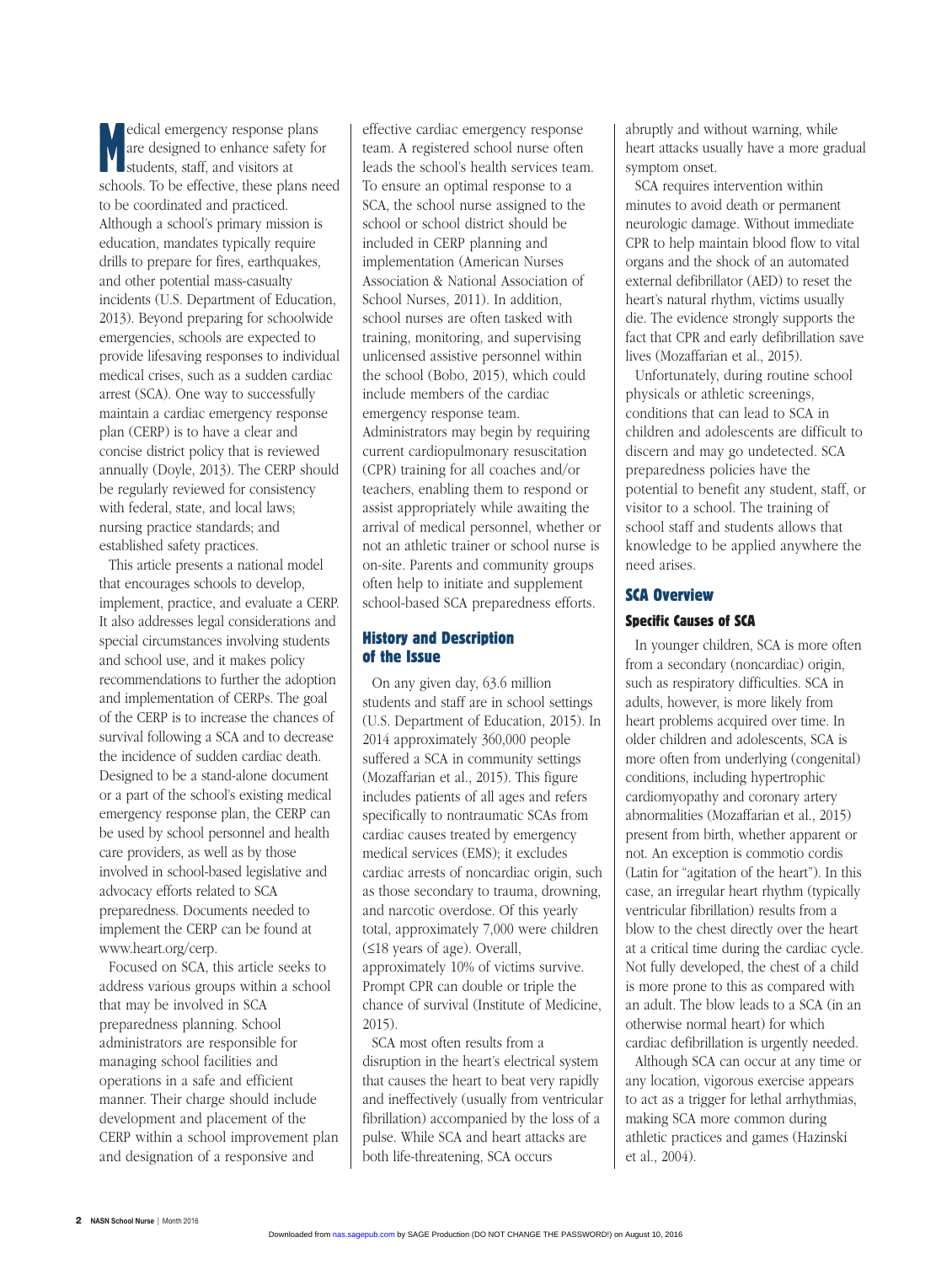In an effort to maintain the safety of all their students, schools and coaching staff may be advised by a health care provider to limit the participation in school activities for some students with known heart conditions. Although many may participate in recess, gym, sports, and school activities without restriction, the school nurse may ask the child's parent/guardian to obtain written approval or recommendations from the child's health care provider, with specific activity restrictions noted by the provider where applicable. The parent/guardian must recognize the importance of notifying the school of the child's known heart condition and any changes to the child's symptoms and cardiac status over time.

#### Factors Affecting Survival

While all staff may not be currently trained in CPR/AED, all can be taught to recognize a possible SCA. Chest pain, nausea, or light-headedness may occur right before a SCA, but most often there are no warning signs. For an individual who collapses, is unresponsive, and is not breathing normally or is not breathing at all, it must be assumed that a SCA has occurred. Seizure-like activity (convulsive movements) and abnormal gasping/irregular breathing occur in 30% to 40% of SCA victims (Cho et al., 2010; Drezner, Rao, Heistand, Bloomingdale, & Harmon, 2009). Loss of consciousness typically happens within seconds of the onset of the chaotic heart rhythm (most often ventricular fibrillation), and collapse tends to occur suddenly. SCA from ventricular fibrillation can have a survival rate ≥50% if the CPR is initiated without delay (Resuscitation Academy Faculty, 2013; see Figure 1). Survival further improves if bystanders not only initiate CPR but include defibrillation with an AED if indicated.

Bystander CPR and survival rates have increased since the implementation of hands-only CPR in 2008 (Hüpfl, Selig, & Nagele, 2010; Søreide et al., 2013). It is

Figure 1. Out of Hospital Cardiac Arrest Chain of Survival.



easier for lay rescuers, avoids mouth-tomouth contact, and is more readily guided by dispatchers over the telephone. When asphyxia-precipitated SCA occurs, the addition of rescue breathing to compressions is recommended (Atkins et al., 2015; Sayre et al., 2008). Other signs of SCA include not moving and unresponsiveness. CPR should be initiated without delay (see Figure 1).

#### Barriers to School SCA **Preparedness**

In developing a CERP, schools may face barriers on many levels, including misperceptions of need, cost of the program, liability concerns, school staff concerns, and widespread disparities in health care access. The potential barriers to implementation vary by school, district, state, school location, and school size. These barriers and others identified by schools must be addressed with practical solutions, including private/ public funding or in-kind donations from community organizations.

Specific barriers, with information to assist in their removal include the following:

- *Perception that SCA is a rare event with little likelihood of survival:* Although the survival rate is low, approximately 10%, studies show that prompt bystander CPR and AED use could double or triple those numbers (Wissenberg et al., 2013).
- *Liability concerns:* Federal and state Good Samaritan laws provide immunity to laypersons who voluntarily provide care during an emergency (Health Resources and

Services Administration, 2006; Sutton, 2010). More often, legal cases revolve around the failure to summon medical assistance or not use an AED after SCA (Education Commission of the States, 2015).

- *Reluctance of school personnel to learn and maintain the necessary skills:* School staff may consider formation of a cardiac emergency response team to be another, possibly unwelcome, layer of responsibility. Compounding this, school nurses and athletic trainers are often assigned to more than one school and may need to delegate some of their duties to other staff. Ideally, however, they should be in a position to monitor training, the cardiac emergency response team, and the drills on all the campuses that they cover.
- *Staff changes within and between school years:* These may cause current assignments for CERP responsibilities (including maintenance of AEDs and completion of drill-tracking forms) to be overlooked even when a comprehensive CERP is in place.
- *Health care and resource disparities:* Poverty as a primary social determinant of health often means that children and their families do not have access to health care resources, nor do the schools they attend (White et al., 2016). The same conditions that result in health disparities in these communities may make it difficult for schools to find the necessary resources for full CERP implementation, such as the cost of equipment and its maintenance, staff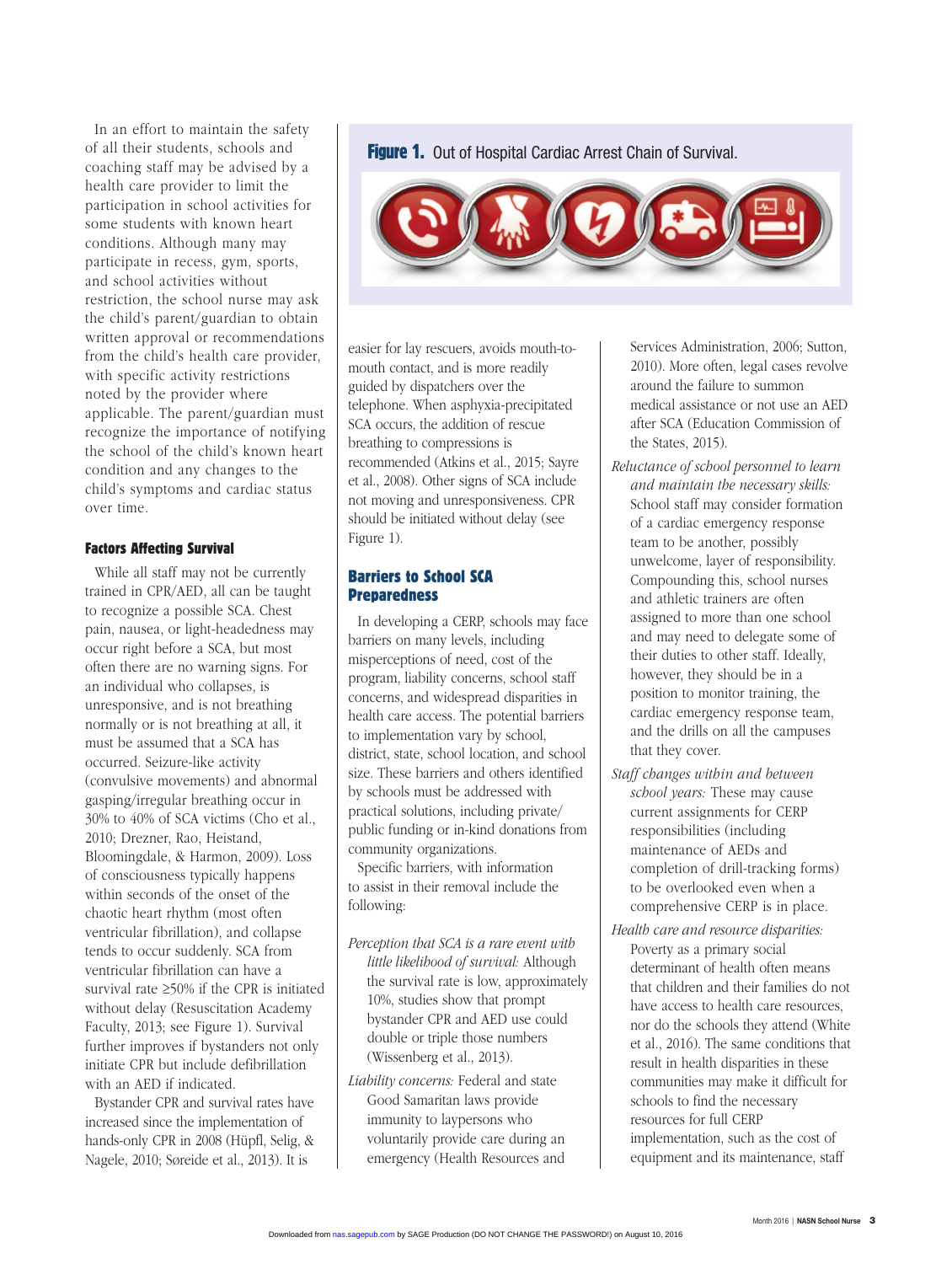# Relevant Facts

| <b>Fact</b>                                                                                                                                                                                                                                                      | <b>Reference</b>                                        |
|------------------------------------------------------------------------------------------------------------------------------------------------------------------------------------------------------------------------------------------------------------------|---------------------------------------------------------|
| Following a SCA, each minute without treatment decreases the likelihood of survival with<br>a good neurologic outcome.                                                                                                                                           | Link et al. (2010)                                      |
| In a Midwest survey, 80% of parents assumed that teachers were trained in CPR, but in<br>that survey only 60% of teachers reported any training in CPR.                                                                                                          | Gagliardi, Neighbors, Spears, Byrd, and Snarr<br>(1994) |
| All 50 states have implemented legislation promoting lay rescuer programs and providing<br>Good Samaritan protection for lay rescuers, yet <3% of the U.S. population receives<br>CPR training annually, rendering many bystanders unprepared to respond to SCA. | Sutton (2010), Anderson et al. (2014)                   |
| Although few CPR-trained bystanders ever perform CPR, bystander training is one of the<br>strongest predictors of a victim receiving CPR.                                                                                                                        | Cave et al. (2011)                                      |
| Defibrillation within 3-5 minutes of collapse can produce survival rates as high as<br>$50\% - 70\%$ .                                                                                                                                                           | Travers et al. (2015)                                   |

*Note.* CPR = cardiopulmonary resuscitation; SCA = sudden cardiac arrest.

training and support, and the need for medical oversight.

*Cost of a CPR-AED program:* When schools develop their budgets, they must factor in the cost of AED replacement pads and batteries. School staff may not be supportive of training or recertification on their own time and/or with their own funds. Mandatory training and recertification may also be subject to collective bargaining.

# Developing a Cardiac Emergency Response Team

Increasing the number of rescuers in society, including schools, saves lives and prevents the emotional toll of a peer death. Delayed action can have profound sequelae for individuals, families, and communities. Increasing the number of people who know how to respond quickly, even by calling 9-1-1 and receiving dispatcher CPR instructions, vastly improves the chances for a timely response and neurologically intact survival (Sasson, Rogers, Dahl, & Kellerman, 2010). Such training may also help remediate disparities in survival rates.

# Emergency School Personnel

To ensure an efficient SCA response, a team must be developed with assigned

roles. Implementation of specific roles may vary from district to district, and these assigned roles are likely shared with other types of school emergencies. Some may choose to assign certain roles (e.g., medical director) at the district level, but all schools within a district should have a CERP and a cardiac emergency response team in place, in addition to the school nurse. In a large school, on a widespread campus, or in those schools with before- and afterschool programs including athletics, multiple teams may be needed for an efficient response to a SCA.

Specific team roles include the following:

- *Medical director*: involved in the planning process, familiar with available medical resources, and aware of SCA recognition and treatment. The director may write prescriptions for AEDs, if needed, and review the CERP to ensure medical appropriateness.
- *Coordinator*: responsible for helping with budgets, projected timeline, other committee work, and ongoing program oversight.
- *Team members*: those persons that each school identifies in addition to the school nurse to respond when a cardiac or other medical emergency occurs.

Roles within the cardiac emergency team include

- •• establishing scene safety, recognizing SCA, and immediate care of the victim;
- initiating the chain of survival;
- retrieving emergency equipment; and
- directing EMS to the scene.

An efficient communication network linking all parts of the school campus, including playgrounds and athletic fields, is needed to prevent critical delays. This network should connect directly to EMS or to a central school office responsible for contacting EMS and activating the school's cardiac emergency response team. School communication networks may connect using telephones, cell phones, walkie-talkies, alarms, and/or an intercom or public address system.

# Maintenance and Placement of AEDs and Other Emergency **Equipment**

One of the first steps in CERP implementation is strategically placing AEDs within the school. In the event of a cardiac emergency, a strategically placed AED is readily accessible so that a rescuer can retrieve it and deliver a shock within 3 minutes of collapse. Based on the 2015 AHA emergency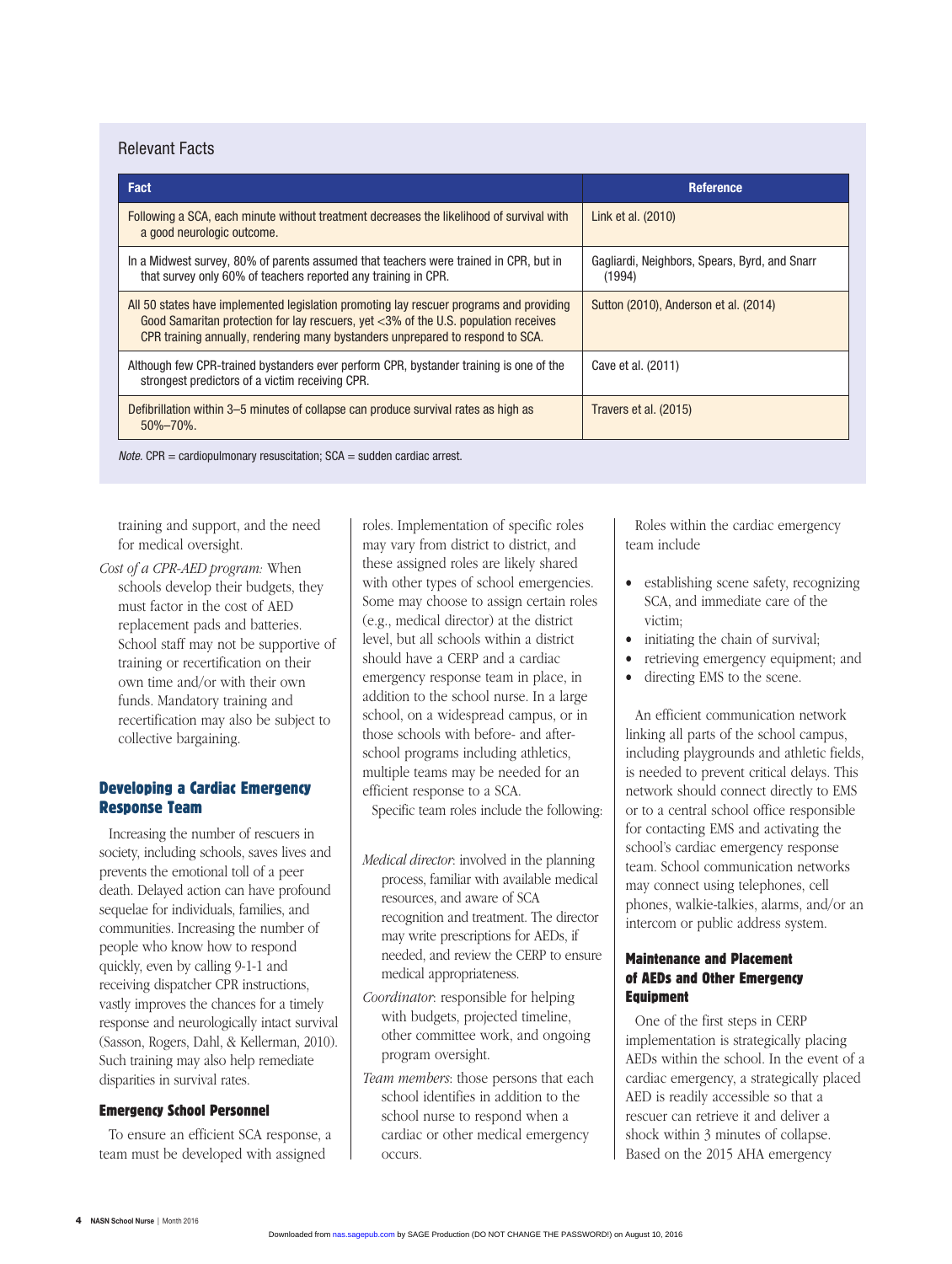cardiovascular care guidelines, schools can prioritize campuses for an AED program based on at least one of the following: a reasonable probability of AED use within 5 years of CERP implementation; children, adolescents, or adults in the school considered to be at high risk for SCA; or the unlikelihood to achieve an EMS call-to-shock interval of ≤5 minutes (Hazinski et al., 2004). If sufficient numbers of AEDs are not available or a CERP cannot be established in all schools in a district, priority should be given to schools determined to have the highest probability of SCA and/or to schools at the furthest distance from EMS.

An AED program, in similar fashion to a CERP, includes five components (Hazinski et al., 2004):

- medical oversight,
- appropriate training of anticipated rescuers in CPR and AED use,
- coordination with EMS.
- AED maintenance (battery and pads), and
- an ongoing quality improvement program to monitor training and evaluate response with each use of the AED.

Emergency equipment may vary by school, depending on the emergencies for which they are preparing. For a SCA, the minimum is a working AED, a CPR mask/face shield, scissors, razor, latex-free gloves, and paper towels.

#### Distribution of the Plan Throughout the School Campus

For a successful program, all those working within a school system must be aware of the importance of AED accessibility and ongoing CPR training of staff. A school's existing multidisciplinary Health and Wellness Committee or local EMS personnel may assist in setting priorities and establishing the means of CERP implementation within the context of other health-related policies.

A written CERP for treatment of SCA that is well rehearsed through drills will help to ensure an efficient and organized response should a cardiac emergency

occur. This should be distributed to all school faculty and staff at least annually.

# Training in CPR/AED Use

Ideally, schools should strive for current training of all staff in first aid, CPR, and AED use. A sufficient number of trained responders—including staff and, in some cases, students—can generally be defined as allowing a rescuer to retrieve and bring emergency equipment to any area of the campus within three minutes of a suspected SCA.

The training should include two critical teaching points:

*Ability to recognize the possibility of a SCA:* know to call 9-1-1, be familiar with chest compressions, and know the purpose and function of an AED.

*Skills practice (psychomotor skills):* the level of proficiency gained from CPR skills training is directly related to the amount of time provided for skills practice during training (Cave et al., 2011).

# Drills

Involving staff is an important step toward effective CERP implementation. Doing practice drills enhances staff familiarity, and schools are strongly encouraged to practice the CERP using drills throughout each school year (National Association of School Nurses, 2012). A school's model for running other types of drills (fire, lockdown, etc.) can be used. Drills help streamline rapid communication and coordinated responses in the event of a SCA. Beyond current hands-only CPR training, all school staff can be involved in the CERP by rehearsing (a) when to alert 9-1-1 and other school personnel, (b) how to retrieve an AED and other emergency equipment, (c) how to clear crowds, and (d) how to quickly direct EMS personnel upon arrival at the school.

A drill summary checklist can be utilized for planning purposes and for objective postdrill reviews (available at <www.heart.org/cerp>). A successful cardiac emergency response drill is

defined as successful completion of the full drill in ≤5 minutes. Schools that have multiple cardiac emergency response teams (e.g., for different wings; for preschool, after-school, or sports programs) should consider multiple venue-specific drills.

# Local EMS Integration With the Plan

It is important to work directly with the local emergency response system (including EMS, fire, and police departments) to integrate the CERP into the community's EMS responder protocols. This step includes providing these departments with a copy of the school's CERP, reviewing and coordinating the CERP with them, informing them of the number and location of on-site AEDs, and including them in school drills (U.S. Department of Education, 2013). Development of the school's CERP may also need coordination with campus safety officials, the school nurse and other on-site first responders, administrators, athletic trainers, and other members of the medical team within the school and/or community (Olympia, 2016).

#### Ongoing and Annual Review and Evaluation of the Plan

*Annual Review.* An annual review needs to take place, in addition to postincident and postdrill reviews. Included in the annual review are postincident reviews, drill summary checklists, an inventory of emergency supplies, and a record of routine AED maintenance per the manufacturer's guidelines.

*Postevent Incident Guidelines.* After an incident, the emergency response team meets to review the CERP components and the team's implementation. The goal is to identify those actions consistent with a well-run and well-equipped team and those actions needing improvement or clarification. The CERP should also include a postevent communication plan utilizing specific notification systems for a designated spokesperson to communicate with school staff, students, the media, and the community regarding the outcome of the SCA in a manner that respects the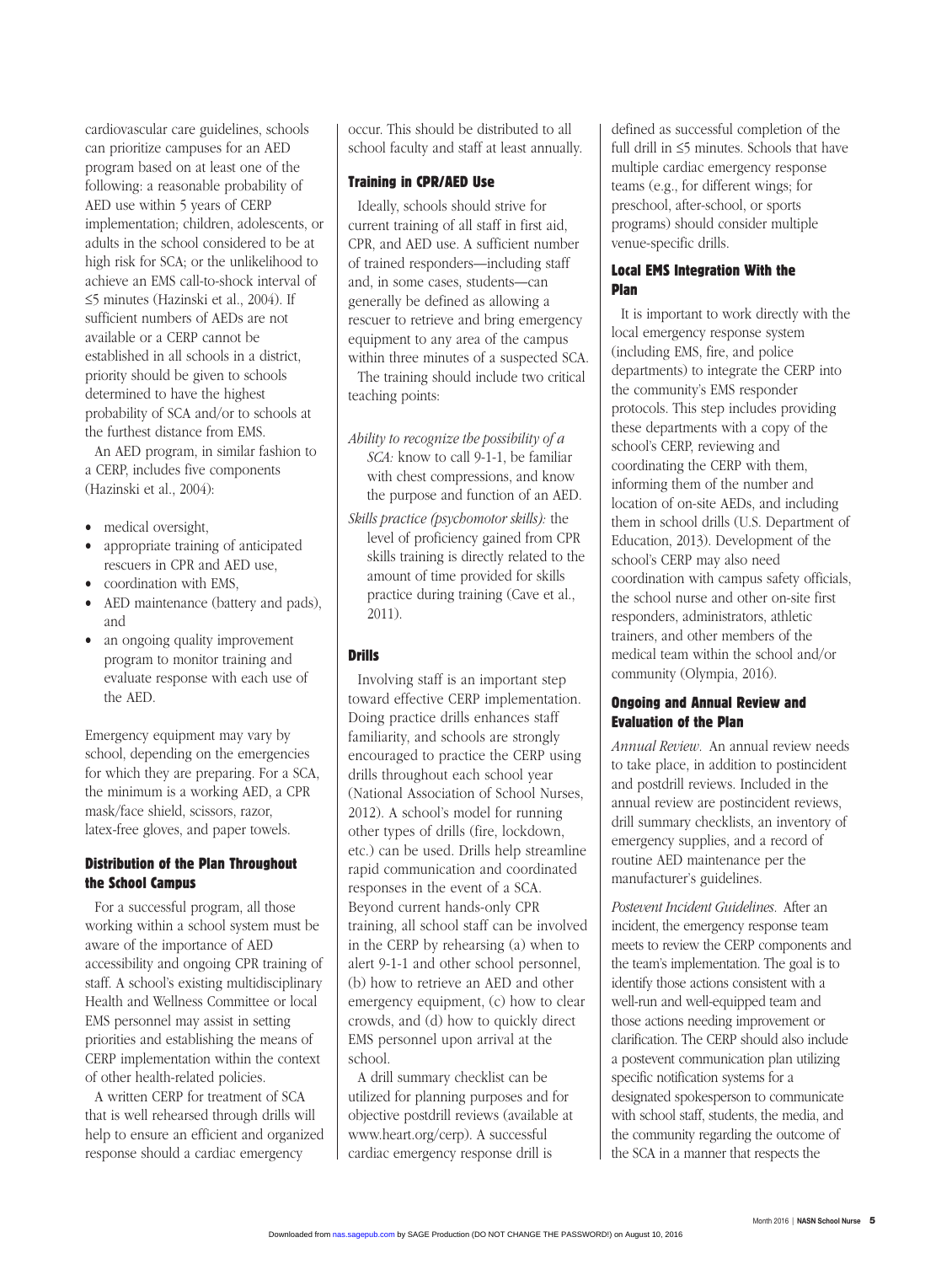# Table 1. Scan of Related State Laws

As of August 2015, 54 state laws addressed CPR, AEDs, or CERPs in schools.

- Only six states require CPR training for all teachers, and in three states it is required only for physical education teachers and coaches. (Apart from these laws, many schools require physical education teachers and coaches to be CPR certified.)
- Some of these laws specify that CPR training must include test demonstration on a mannequin, meaning that online course certifications are not accepted.
- In states requiring it for all teachers, it may be a requirement for teacher certification and recertification.

Regarding AEDs, 17 states require schools to have an AED, while four states urge schools to have an AED.

Laws related to CERPs are equally varied.

- Four states require a CERP, while one state encourages a CERP.
- In two states, only athletic departments must have a CERP.
- Currently, 15 states and the District of Columbia have no laws related to CPR, AEDs, or CERPs.

*Note.* Education Commission of the States (2015). AED = automated external defibrillator; CERP = cardiac emergency response plan; CPR = cardiopulmonary resuscitation.

victim's confidentiality and dispels false rumors (American Academy of Pediatrics Council on School Health, 2008).

#### Legal Considerations

There are federal and state Good Samaritan laws (see Table 1) that provide immunity to laypersons who voluntarily provide care during an emergency (Health Resources and Services Administration, 2006; Sutton, 2010). As of publication, we could find no cases of school employees who were found negligent or grossly negligent after using an AED. Rather, legal cases revolve around the failure to summon medical assistance or use an AED after a SCA (*Limones v. School District of Lee County*, 2015; *Thompson v. Rochester Community Schools*, 2006).

In addition, each state has common laws (based on case law or precedent) that may pertain to standards of care and civil liability. Some laws may penalize those who fail to respond. It is best to have legal counsel review the school's CERP in the context of federal and state laws, including specific laws providing legal protection for lay rescuers within their jurisdiction.

# School-Sponsored and Shared Use **Agreements**

In addition to their use as educational facilities, schools often are de facto

community centers where the public congregates for events both school sponsored and otherwise. Outside organizations may have shared use agreements to utilize school property. A modified CERP may be needed to cover these events, taking into account the extent and nature of the use as well as the day and time of the use. An authorized representative of the outside organization and an authorized member of the school administration should sign the modified CERP.

#### American Heart Association Recommendations

While good starting points, the mere presence of an AED and/or bystanders with CPR training is not adequate should a SCA occur. Development of the CERP requires input from the school nurse and other key school and community personnel, in addition to EMS. The school cardiac emergency response policy must be guided by resuscitation science; although affected, it should not be undermined by available resources and local political and budgetary realities.

The American Heart Association makes the following recommendations to support the adoption and practice of CERPs in schools:

1. The AHA recommends that all schools have a CERP in place, containing minimum, evidence-based core elements:

- •• Establishing a cardiac emergency response team
- Activating the team in response to a SCA
- •• Implementing AED placement and routine maintenance within the school (similar to fire extinguisher protocols)
- Disseminating the plan throughout the school campus
- •• Maintaining ongoing staff training in CPR/AED use
- Practicing using drills (akin to fire and lockdown drills)
- Integrating local EMS with the plan
- •• Ongoing and annual review and evaluation of the plan
- 2. The AHA recommends that state laws, regulations, and related educational standards require schools to develop and maintain a CERP and that appropriations are made available to support the development, implementation, and evaluation of CERPs in schools. Where related appropriations are lacking, CERPs should still be in effect, using indirect sources of community or EMS-related support.

Documents needed to implement the CERP can be found at [www.heart.org/](www.heart.org/cerp) [cerp.](www.heart.org/cerp) ■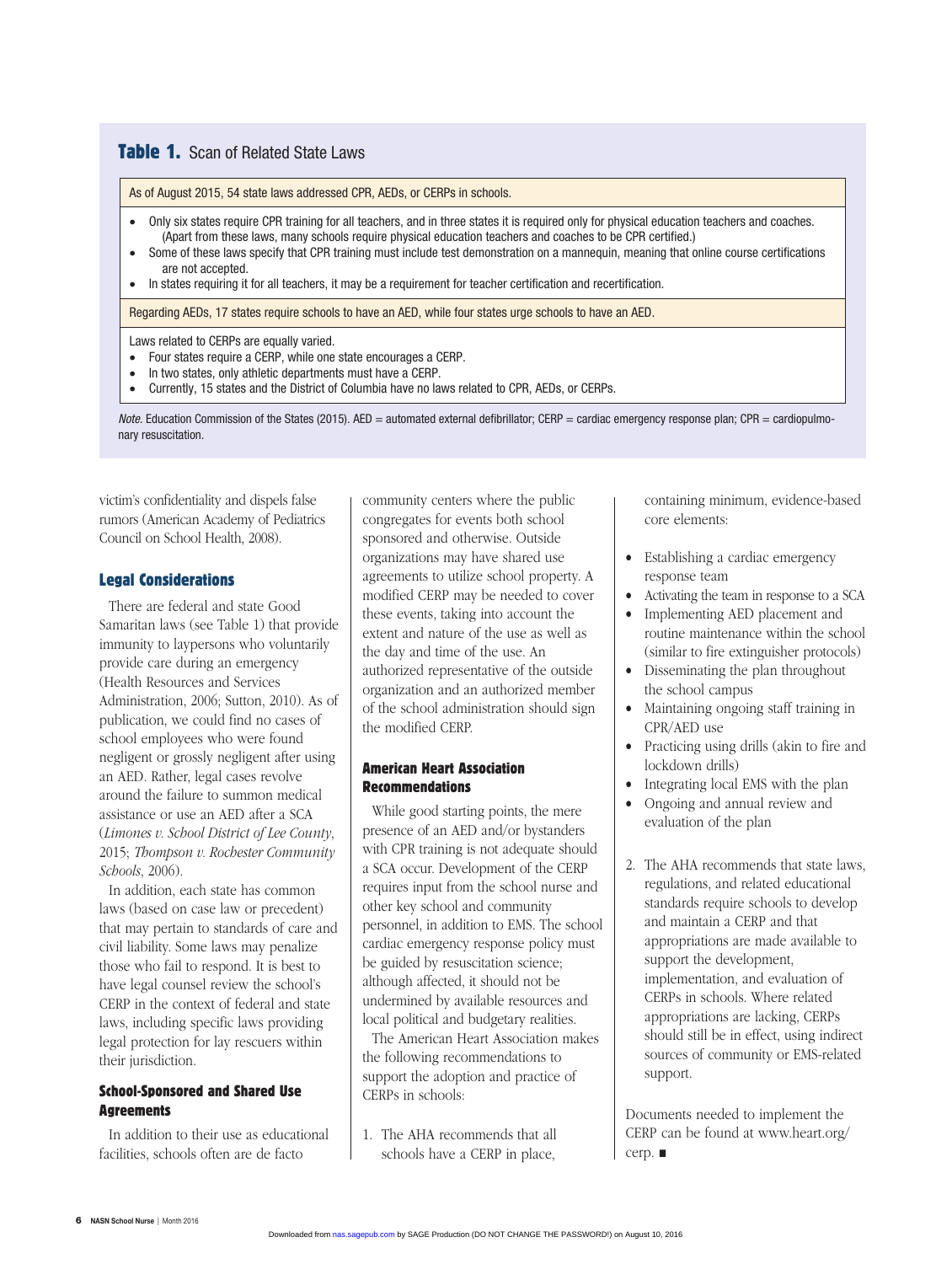#### **Acknowledaments**

We thank A. Colby Tiner, MA, associate policy analyst, American Heart Association, for his careful and thorough background research and legislative analysis.

#### **References**

American Academy of Pediatrics Council on School Health. (2008). Medical emergencies occurring at school. *Pediatrics*, *122*(4), 887- 894. doi: 10.1542/peds.2008-2171

American Nurses Association & National Association of School Nurses. (2011). *School nursing: Scope and standards of practice* (2nd ed.) Silver Spring, MD: Nursebooks.org.

Anderson, M. L., Cox, M., Al-Khatib, S. M., Nichol, G., Thomas, K. L., Chan, P. S., Saha-Chaudhuri, P., . . . Peterson, E. P. (2014). Rates of cardiopulmonary resuscitation training in the United States. *JAMA Intern Med*, *174*(2), 194-201. doi: 10.1001/ jamainternmed.2013.11320.

Atkins, D. L., Berger, S., Duff, J. P., Gonzales, J. C., Hunt, E. A., Joyner, B. L., . . . Schexnayder, S. M. (2015). Part 11: pediatric basic life support and cardiopulmonary resuscitation quality. American Heart Association guidelines update for cardiopulmonary resuscitation and emergency cardiovascular care. *Circulation*, *132*, S519-S525.

Bobo, N. (2015). *Principles for practice: Nursing delegation to unlicensed assistive personnel in the school setting*. Silver Spring, MD: National Association of School Nurses.

Cave, D. M., Aufderheide, T. P., Beeson, J., Ellison, A., Gregory, A., Hazinski, M. F., . . . Shexnayder, S. M. (2011). AHA science advisory: Importance and implementation of training in cardiopulmonary resuscitation and automated external defibrillation in schools. *Circulation*, *123*, 691-706.

Cho, G., Sohn, Y., Kang, K., Lee, W., Lim, K., Kim, W., . . . Lim, H. (2010). The effect of basic life support education on laypersons' willingness in performing bystander hands only cardiopulmonary resuscitation. *Resuscitation*, *81*, 691-694.

Doyle, J. (2013). Emergency management, crisis response, and the school nurse's role. In J. Selekman (Ed.), *School nursing: A comprehensive text* (2nd ed., p. 1225). Philadelphia, PA: F.A. Davis.

Drezner, J., Rao, A., Heistand, J., Bloomingdale, M., & Harmon, K. (2009). Effectiveness of emergency response planning for sudden cardiac arrest in United States high schools

with automated external defibrillators. *Circulation*, *120*, 518-525.

- Education Commission of the States. (2015). *State legislation: By state*. Retrieved from <http://www.ecs.org/state-legislation-by-state/>
- Gagliardi, M., Neighbors, M., Spears, C., Byrd, S., & Snarr, J. (1994). Emergencies in the school setting: Are public school teachers adequately trained to respond? *Prehospital and Disaster Medicine*, *9*, 222–225.
- Hazinski, M. F., Markenson, D., Neish, S., Gerardi, M., Hootman, J., Nichol, G., . . . Smith, S. (2004). AHA scientific statement: Response to cardiac arrest and selected life-threatening medical emergencies. The medical emergency response plan for schools: A statement for healthcare providers, policymakers, school administrators, and community leaders. Published simultaneously in *Circulation*, *109*, 278-291; *Pediatrics*, *113*, 155-168; *Annals of Emergency Medicine*, *43*, 83-99.
- Health Resources and Services Administration. (2006). *Emergency System for Advance Registration of Volunteer Health Professionals (ESAR-VHP)—Legal and regulatory issues: Appendix D*. Retrieved from [http://www](http://www.publichealthlaw.net/Research/PDF/ESAR%20VHP%20Report.pdf)  [.publichealthlaw.net/Research/PDF/ESAR%20](http://www.publichealthlaw.net/Research/PDF/ESAR%20VHP%20Report.pdf) [VHP%20Report.pdf](http://www.publichealthlaw.net/Research/PDF/ESAR%20VHP%20Report.pdf)

Hüpfl, M., Selig, H. F., & Nagele, P. (2010). Chest-compression-only versus standard cardiopulmonary resuscitation: a metaanalysis. *Lancet*, *376*(9752), 1552-1557.

Institute of Medicine. (2015). *Strategies to improve cardiac arrest survival: A time to act*. Washington, DC: National Academies Press.

*Limones v. School District of Lee County*, 161 So.3d 384 (2015).

- Link, M., Atkins, D., Passman, R., Halperin, H., Samson, R., White, R., . . . Kerber, R. (2010). Part 6: Electrical therapies. Automated external defibrillators, defibrillation, cardioversion, and pacing: 2010 American Heart Association guidelines for cardiopulmonary resuscitation and emergency cardiovascular care. *Circulation*, *122*(Suppl. 3), S706–S719.
- Mozaffarian, D., Benjamin, E. J., Go, A. S., Arnett, D. K., Blaha, M. J., Cushman, M., . Turner, M. B. (2015) Heart disease and stroke statistics—2016 update: A report from the American Heart Association. *Circulation*, *133*, e268-e278.

National Association of School Nurses. (2012). *School emergency triage training*. Silver Spring, MD: National Association of School Nurses.

Olympia, R. P. (2016). School nurses on the front lines of medicine. *NASN School Nurse*, *31*(2), 94-95.

- Resuscitation Academy Faculty. (2013). Introduction: Can we do better? Resuscitation: Ten steps for improving survival from sudden cardiac arrest. *JEMS*, *38*(9), 4.
- Sasson, C., Rogers, M., Dahl, J., & Kellermann, A. (2010). Predictors of survival from out-ofhospital cardiac arrest: A systematic review and meta-analysis. *Circulation Cardiovascular Quality Outcomes*, *3*(1), 63-81.
- Sayre, M. L., Bert, R. A., Cave, D. M., Page, R. L., Potts, J., & White, R. D. (2008). Handsonly (compression-only) cardiopulmonary resuscitation: A call to action for bystander response to adults who experience out-ofhospital sudden cardiac arrest. A science advisory for the public from the American Heart Association Emergency Cardiovascular Care Committee. *Circulation*, *117*, 2162-2167.
- Søreide, E., Morrison, L., Hillman, K., Monsieurs, K., Sunde, K., Zideman, D., & Soar, J. (2013). The formula for survival in resuscitation. *Resuscitation*, *84*(11), 1487-1493.
- Sutton, V. (2010). Is there a doctor in the house? Why our Good Samaritan laws are doing more harm than good for a national public health security strategy: A fifty state survey. *Journal of Health & Biomedical Law*, *6*(2), 261-300.
- *Thompson v. Rochester Community Schools*, WL 2040139 (2006).
- Travers, A. H., Perkins, G. D., Berg, R. A., Castren, M., Considine, J., Escalante, R., . . . Vaillancourt, C. (2015). Part 3: Adult basic life support and automated external defibrillation. 2015 International Consensus on Cardiopulmonary Resuscitation and Emergency Cardiovascular Care Science With Treatment Recommendations. *Resuscitation*, *95*, e43-e70.
- U.S. Department of Education. (2013). *Guide for developing high-quality school emergency operations plans*. Washington, DC: U.S. Department of Education.
- U.S. Department of Education. (2015). *The condition of education*. Retrieved from [https://](https://nces.ed.gov/programs/coe/indicator_cga.asp) [nces.ed.gov/programs/coe/indicator\\_cga.asp](https://nces.ed.gov/programs/coe/indicator_cga.asp)
- White, M., Loccoh, E., Goble, M., Yu, S., Duquette, D., Davis, M., . . .Russell, M. (2016). Availability of automated external defibrillators in public high schools. *Journal of Pediatrics*. doi: 10.1016/j.jpeds.2016.02.010
- Wissenberg, M., Lippert, F., Folke, F., Weeke, P., Hansen, C., Christensen, E., . . .Torp-Pedersen, C. (2013). Association of national initiatives to improve cardiac arrest management with rates of bystander intervention and patient survival after out-ofhospital cardiac arrest. *JAMA*, *310*(13), 1377- 1384. doi: 10.1001/jama.2013.278483